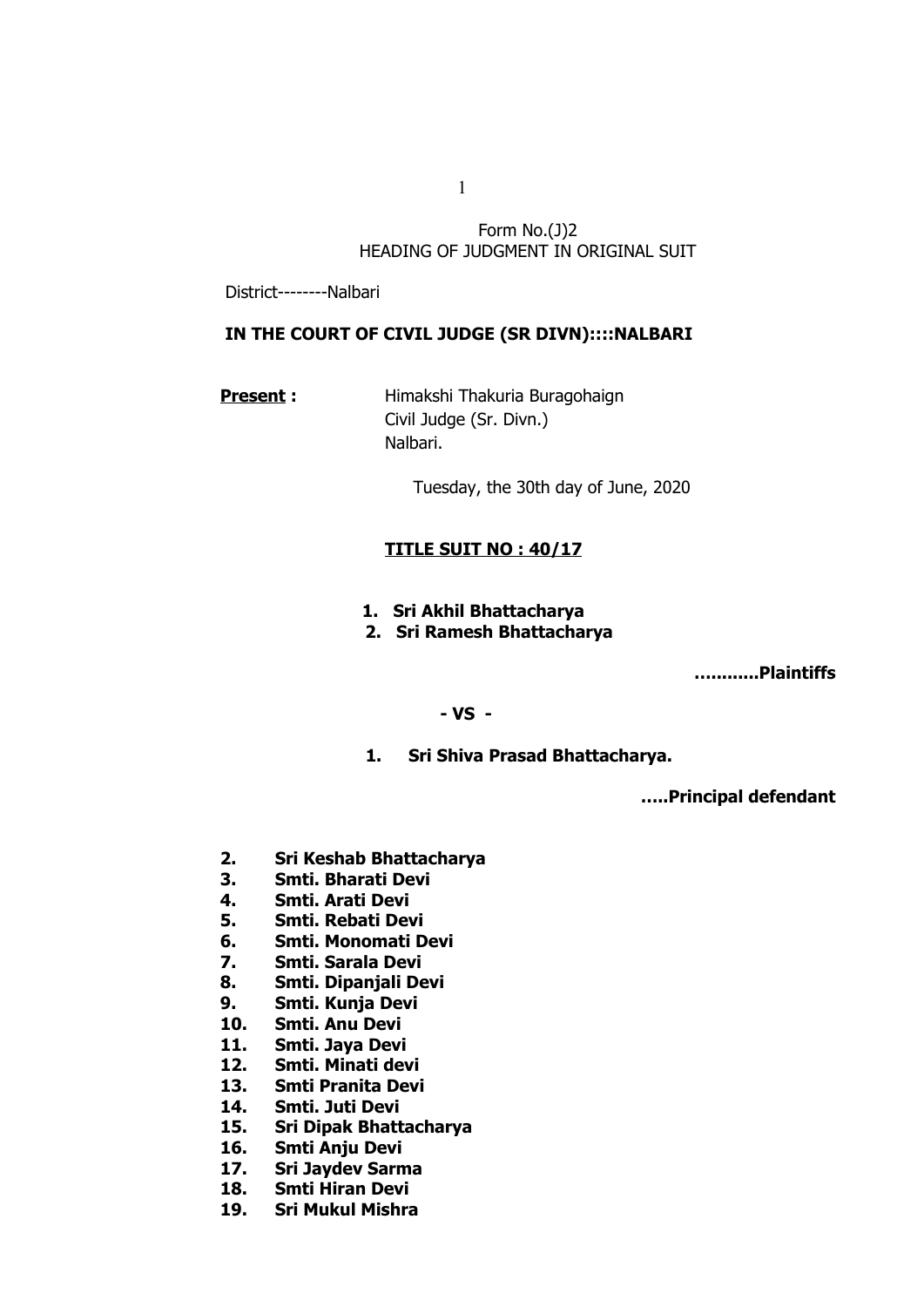- **20. Sri Girish Bhattacharya &**
- **21. Sri Umesh Bhattacharya**

## **…............Proforma Defendants.**

The suit is coming on for final hearing on 02/06/2020 in presence of:-

**Advocate for the Plaintiffs:- :** Mr. K. Bhatta, Mr. P. Medhi, & Mr. K.D. Goswami.

### Advocate for the Defendant : Mr. P. Sarma.

And having stood for consideration to this day, the court delivered the following Judgment:-

## **J U D G M E N T**

1. This is a suit for declaration of right, title and interest and possession for parties of the suit land for issue of precept and for permanent injunction.

2. The fact of the plaintiff's case, in brief is that the original owner and pattadar of the suit land measuring 6 Bighas 4 Kathas 19 Lechas covered by Dag No.319 and 321 of K.P Patta No.72 (old) and 121 (new) of village 'Jowardi' was Narayan Sarma (since deceased). Narayan Sarma expired leaving behind four sons and one daughter, namely, Gopal Bhattacharya, Padmapani Bhattacharya, Arun Bhattacharya, Dinesh Bhattacharya and Damayanti Devi. The children of Narayan Sarma also expired leaving behind the plaintiffs and Proforma defendant No.1 to 21 (except 19) as their legal heirs. The suit land is used for residence as well as cultivation and there is an old dilapidated Assam type house over the suit land constructed by Narayan Sarma. The plaintiff has averred that the land and the other property of late Narayan Sarma had not been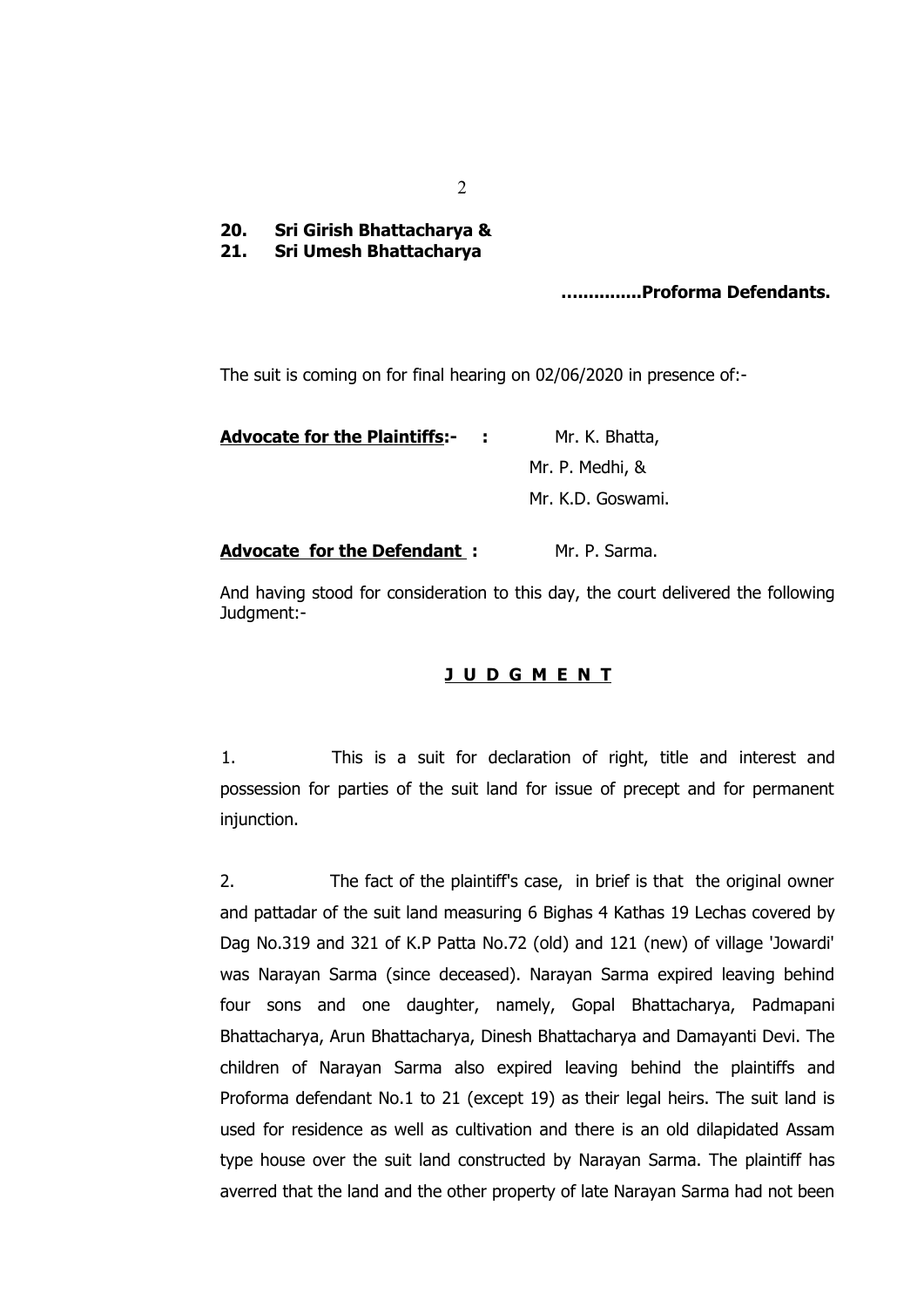partitioned amongst his legal heirs at any time. The plaintiff and the proforma defendants have different residences in different places for which they allowed proforma defendant No.19 to stay in the old house as care taker and permissive possession on condition that he will vacate the house whenever needed. Late Narayan Sarma also had land in other places and the names of the four sons have been mutated over the said land and there are no dispute among legal heirs. The plaintiff further avers that they have no objection in all or any of the present defendants gets further mutation or partition. It is alleged by plaintiff that in the suit land there only one illegal mutation. According to the plaintiff during his life time one of the son of late Narayan Sarma, namely Dinesh Ch. Bhattacharya had filed an application dated 04.10.93 before concerned Circle Officer praying for mutation of the names of the four sons of late Narayan Sarma in the revenue record of the suit land and at that time the said application was not disposed of. Thereafter, said applicant expired and subsequently after his death the Circle Officer was also transferred. In the year 2015 the plaintiff filed an RTI application before the Banekuchi Revenue Circle Officer seeking information about revenue records of the suit land and about the mutation of the names of legal heirs of the local pattadar. But they were informed by Circle Officer that such records were not tressable in their office. No information regarding the illegal 'chitha', mutation of defendant No.1 and his father were provided to the plaintiffs. It is averred by plaintiff that all legal heirs of late Narayan Sarma pays the land revenue of the unpartitioned land. The plaintiff has alleged that as the suit land is a valuable land, the defendant No.1 and his father somehow managed the revenue and mutated their names illegally suppressing about legal heirs of the original pattadar. The fact of mutation of the name of late Arun Bhattacharya and defendant No.1 Shiv Prasad Bhattacharya was unknown to the plaintiff and other legal heirs in the year 2011 and thereafter, they filed mutation Case No.8/2012-13 and No.9/2012-13. While disposing of the aforesaid cases vide order dated 12.-1.16 the Circle Officer observed that the applicant do not have possession over the unpartitioned land. According to the plaintiff in patta No.121 of the suit, the Dag No.319 contains 5 bighas 4 kathas 19 lechas and Dag No.320 contains 1 bigh 0 katha 5 Lechas and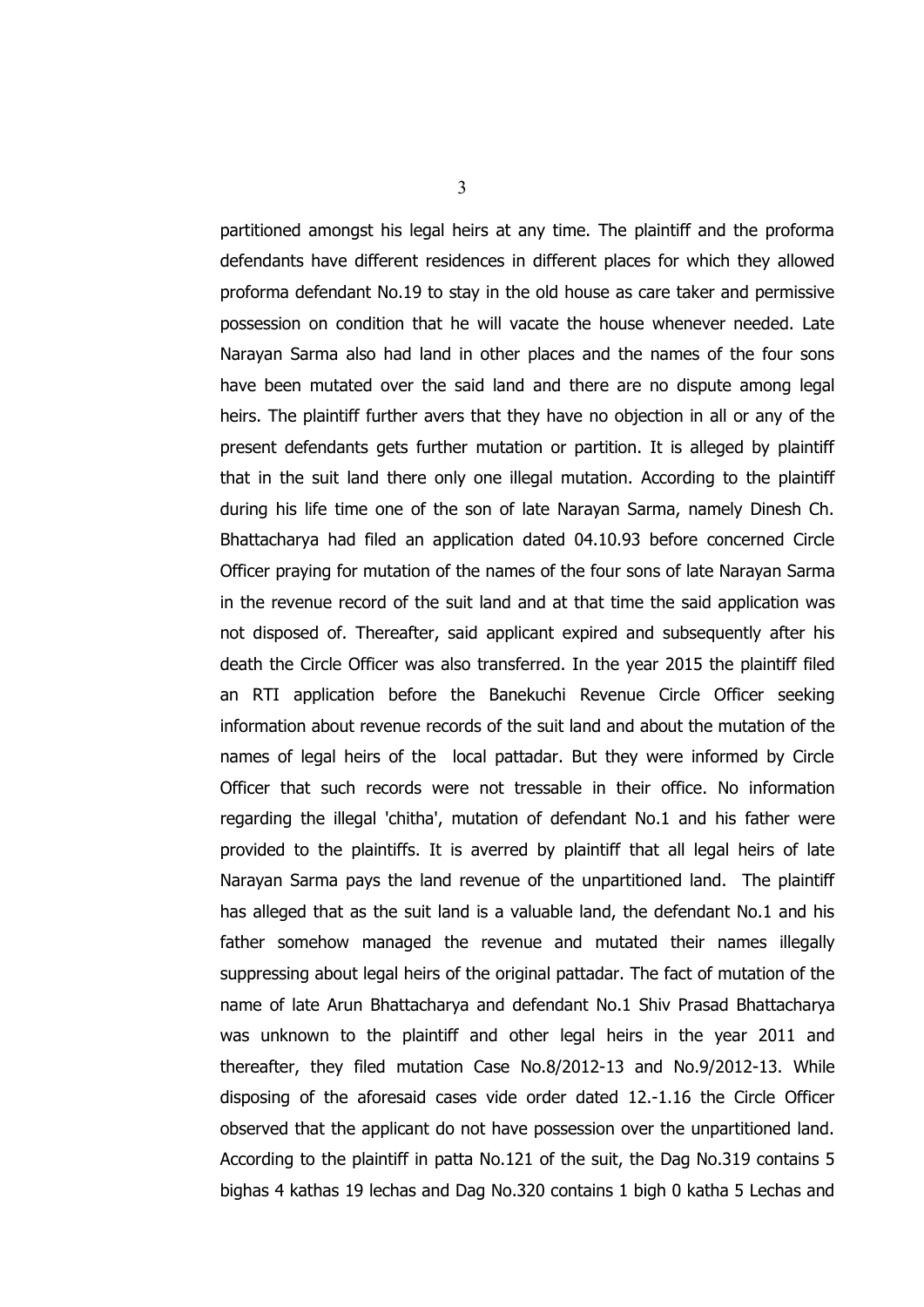both dags are adjacent to each other. If the suit land is equally partitioned among the sons of late Narayan Sarma then each of the four sons get 1 bigh 3 katha 14.75 lechas land. However, if the share is given to the daughter then share of each son and daughter will 1 bigha 1 katha 19.8 lechas. According to the plaintiff the proforma defendant No.1 and Proforma defendant No.9,10,11,12,13 and 14 are entitled to  $\frac{1}{5}$  <sup>th</sup> share of suit land through their father late Arun Bhattacharya. In the same way proforma defendants No.15 and 16 are entitled to  $\frac{1}{5}$ <sup>th</sup> share of the suit land. The plaintiffs states that the suit properties is not the self acquired property of proforma defendant No.1 and his deceased father, late Arun Bhattacharya and therefore, he has exclusive right, title and interest and possession over the suit land. It is also stated that on 01.10.17 some unknown persons and agents of proforma defendant No.1 came to the suit land and were discussing about the sale of the suit land. When the plaintiff discussed the matter with proforma defendant No.1 he denied the right, title and interest of the plaintiff, claiming the suit land to be his sole property. Hence this case.

3. On receiving summons the defendant No. 1, 9, 10, 11, 12, 13, 14, 15, 16 and 19 appeared and filed their written statement separately. The proforma defendants except defendant No.15 and 16 denied all the averments made by plaintiff in their pleadings. The proforma defendant No.1 also filed a counter claim along with his written statement. According to the proforma defendants the suit land of the plaintiff is not maintainable and is barred by the law of limitation. The defendant No.1 has also stated that the suit land is bad for non-joinder of necessary party as the wife of late Dinesh Ch. Bhattacharya and the three daughters of late Damayanti Devi are not made parties in this suit. In his counter claim the defendant No.1 has stated that the suit land is not original place of residence of the plaintiff. The father of the defendant No.1 had constructed Assam type house over the suit land. According to the defendant No.1 his father started practicing 'Ayurveda' and developed his suit land by earth filling and constructed one Assam type house and also planted herbs and trees. Accordingly, on 26.01.1957 the defendant's father came to the suit land from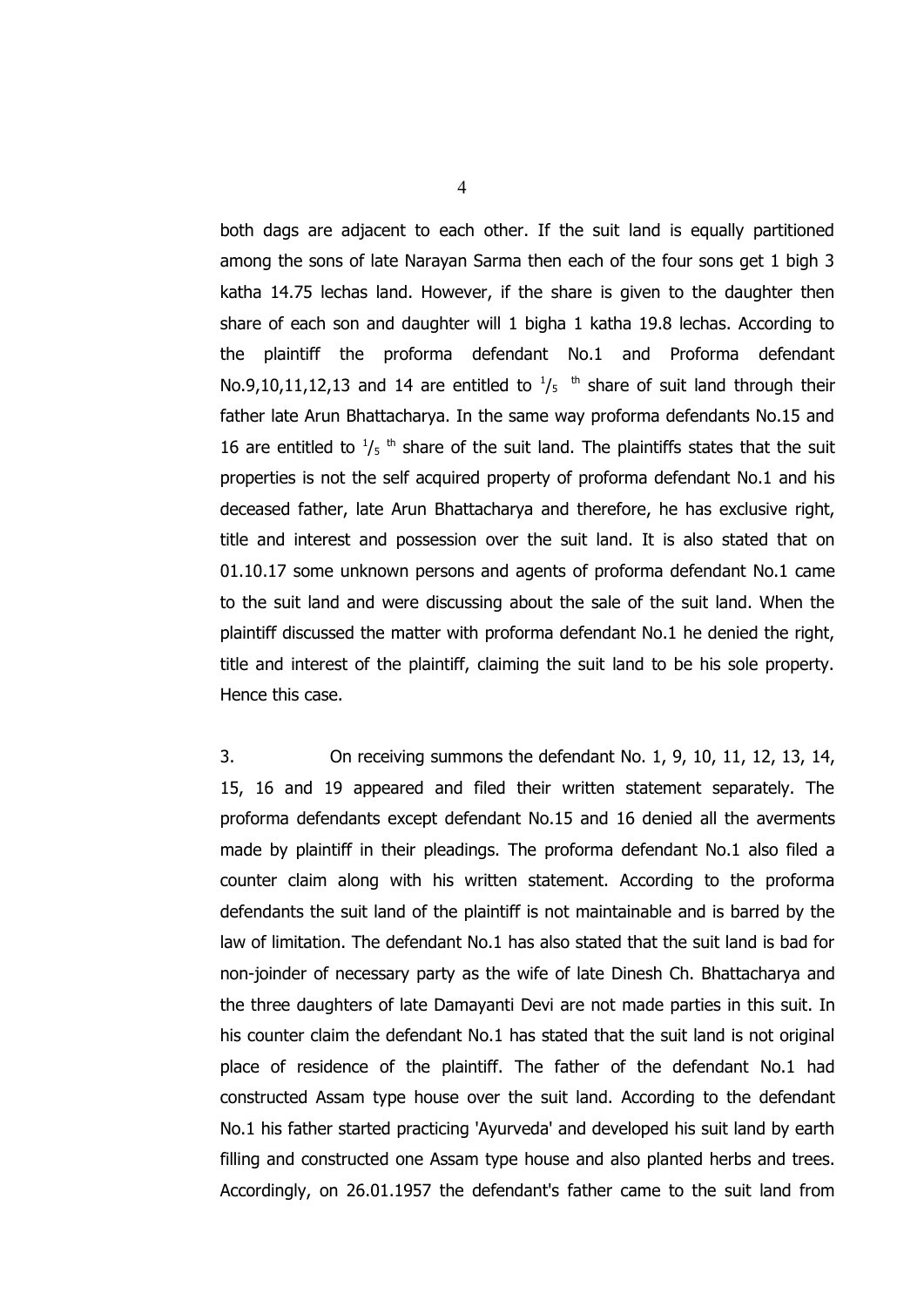their original village Gamarimuri and started residing in the suit land with his family and also started an Ayurvedic pharmacy, namely, "Narayan Oushadalay" according to the defendant No.1 late Narayan Sarma died on 09.03.1970. As the suit land was developed by defendant's father Late Narayan Sarma executed a deed dated  $13<sup>th</sup>$  'Aaghun' of Bengali year 1375 (as per English calendar 29.11.1968 ) and disposed of the suit land in favour of proforma defendant's father by authorizing him to hold the land and mutate his name in the suit land. It was stated in the deed that the "Basti" land at Gamarimuri would be divided amongst three other sons and agricultural land would be divided among the four brothers. The defendant's states that he has been continuously in exclusive physical possession over the suit land since 26.01.1957 and has a good title against the plaintiff and other legal heirs by way of adverse possession. According to proforma defendant No.1, proforma defendant No.19 have been residing in the Assam type house as tenant since 01.06.2016. The father of proforma defendant No.1 has been paying land revenue since 1966 and after his death the proforma defendant No.1 is paying the same. In their counter claim the defendant has prayed for declaration of right, title and interest of proforma defendant No.1 over the suit land by adverse possession and for permanent injunction.

4. The plaintiffs have filed their written statement against the counter claim of proforma defendant No.1 and has denied the entire averments made by proforma defendant No.1 in his counter claim. The plaintiffs has stated that late Arun Bhattacharya illegally presented himself as the sole legal heir of late Narayan Sarma and got his name mutated in revenue records. The plaintiff has also stated that the execution, legality and authority of the alleged deed dated 29.11.68 is forged. Therefore, the plaintiff has prayed for dismissal of counter claim.

5. The proforma defendants No.9, 10, 11, 12, 13, 14, and 19 have fully supported the pleading of proforma defendant No.1 in their written statement. On the other hand, the proforma defendants No.15 and 16 has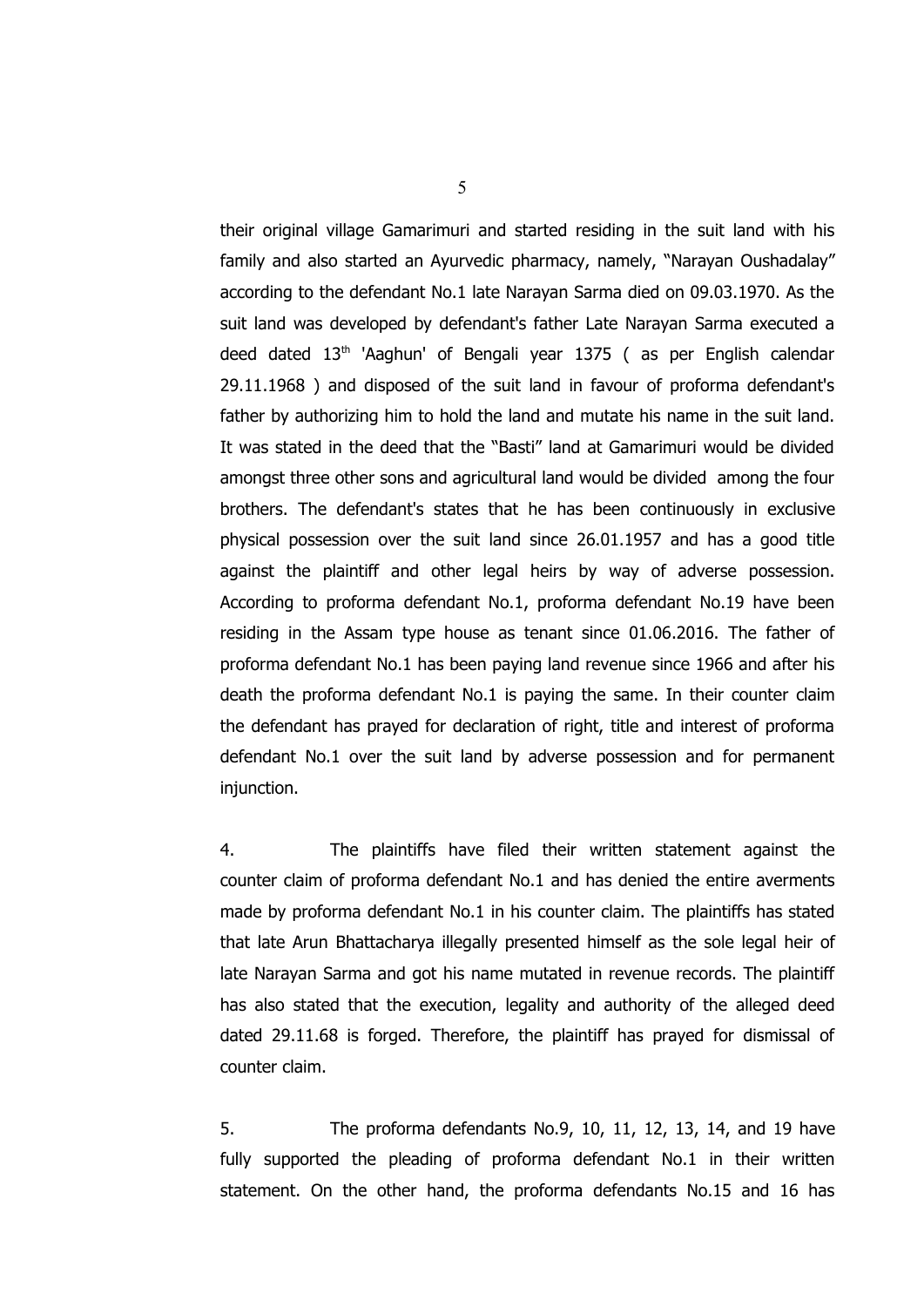supported the pleading of the plaintiff by stating in their written statement that the legal heirs of late Narayan Sarma had died without any partition of the ancestral properties. According to proforma defendants No.15 and 16, the proforma defendant No.19 is in possession of the suit land and house standing thereon with terms to vacate the same as and when required by plaintiffs and the defendants. According to the proforma defendants No.15 and 16 though the predecessor of the answering defendant Dinesh Ch. Bhattacharya tried to mutate the name of all legal heirs of late Narayan Sarma in the suit land in the year 1993 but the said application was not disposed of. The proforma defendants No.15 and 16 have alleged that the predecessor of proforma defendant No.1 illegally got his name mutated over the suit land in the 'chitha' as the only legal heir of late Narayan Sarma and after his death proforma defendant No.1 got his name mutated in the suit land and this fact came to the notice of the other legal heirs of late Narayan Sarma in the year 2011. Hence, the proforma defendants No.15 and 16 has prayed for decreeing the suit of the plaintiff.

# 6. On perusal of the pleadings following issues were framed -

- i) Whether the suit is maintainable?
- ii) Whether the counter claim is maintainable?
- iii) Whether the suit is bad for non-joinder of necessary parties?
- iv) Whether the plaintiffs have right, title and interest over the suit land?
- v) Whether the father of the defendant No.1 came to the suit land on 26.01.1957 and started to reside over there with his family after developing the suit land and constructing an Assam Type House over the same?
- vi) Whether the original pattadar, Late Narayan Ch. Sarma during his life time disposed of the suit land in favour of the father of the defendant No.1 on  $13<sup>th</sup>$  Aaghon of the Bengali year (as per English calendar the execution deed was  $29<sup>th</sup>$  November, 1968) by authorizing him to have and hold the suit land ?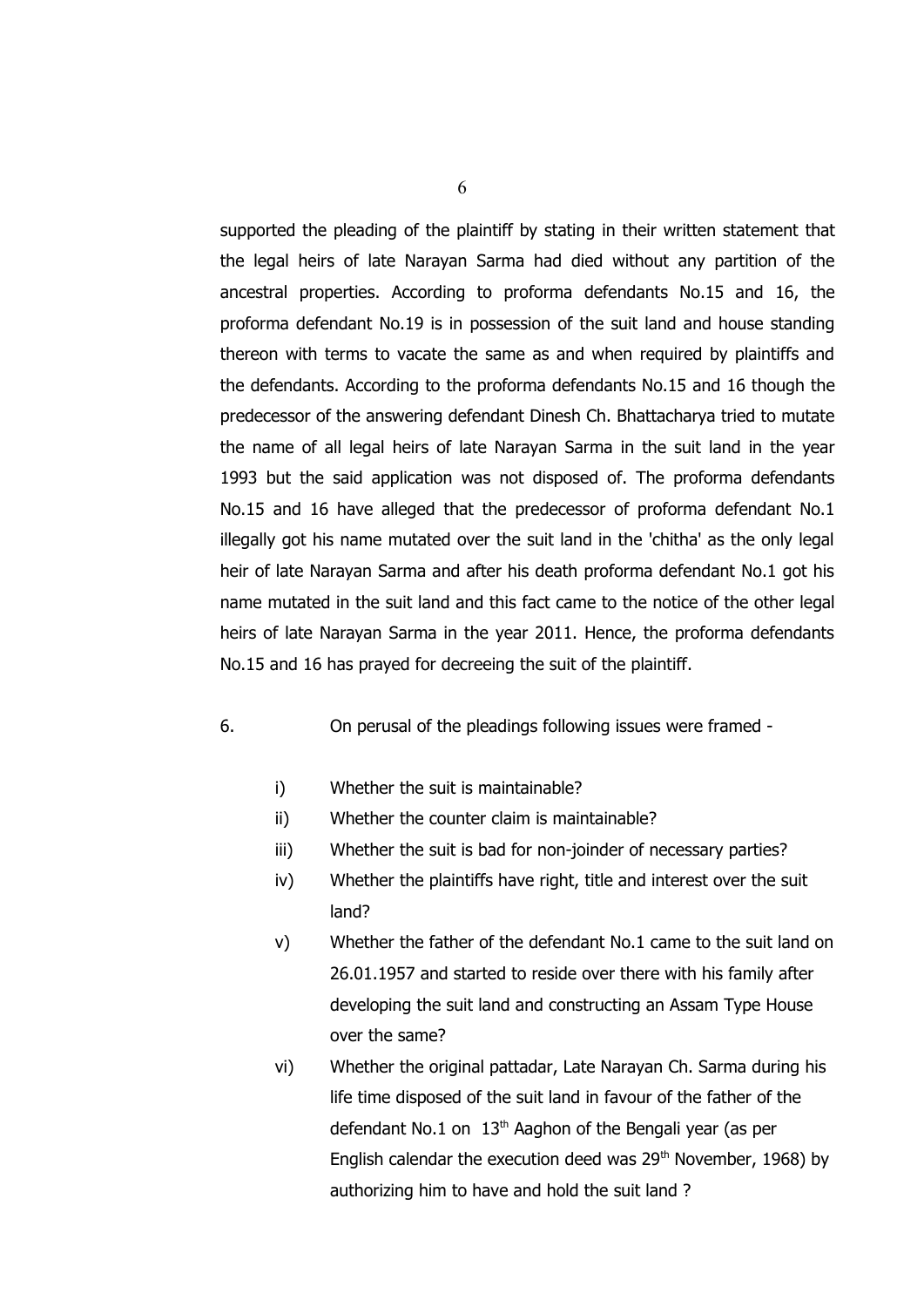- Vii) Whether the plaintiff is entitled to any relief as claimed for?
- Viii) Whether the defendant No.1/counter claimant is entitled to any relief as claimed for?
- ix) To what other relief/reliefs the parties are entitled to?

# **( DISCUSSION, DECISION AND REASONS THEREOF)**

7. In support of the suit the plaintiff has adduced 4(four) witnesses and exhibited 6(six) documents. But their evidence were not considered as they failed to face cross-examination. The defendants have adduced the evidence of 5(five) witnesses and exhibited 7(seven) documents. However, the evidence of PW-2 and PW-5 cannot be considered as they failed to face cross examination.

8. I have heard the arguments of the learned counsel of the plaintiff and the defendants and have discussed the issues as follows --

# **ISSUE NO : (i) Whether the suit is maintainable ?**

9. The defendant No.1 and defendants No.9, 10, 11, 12, 13, 14 and 19 has taken the plea in their written statement that the suit is not maintainable in its present form. Learned counsel for the defendants has submitted while arguing the case that the suit is possessed by the father of the defendant No.1 since 1957 by developing the land and after his death the defendant No.1 mutated his name over the suit patta. According to the learned counsel of the defendant customary rights were given in the year 1968. But this suit was filed in the year 2017 i.e after more than 50 years, as such according to him the suit is barred by limitation.

10. A brief perusal of the pleadings reveals the plaintiff has filed his suit for declaration of right, title, interest and possession, for partition of the suit land, for issue of precept and permanent injunction. In our case, it is stated by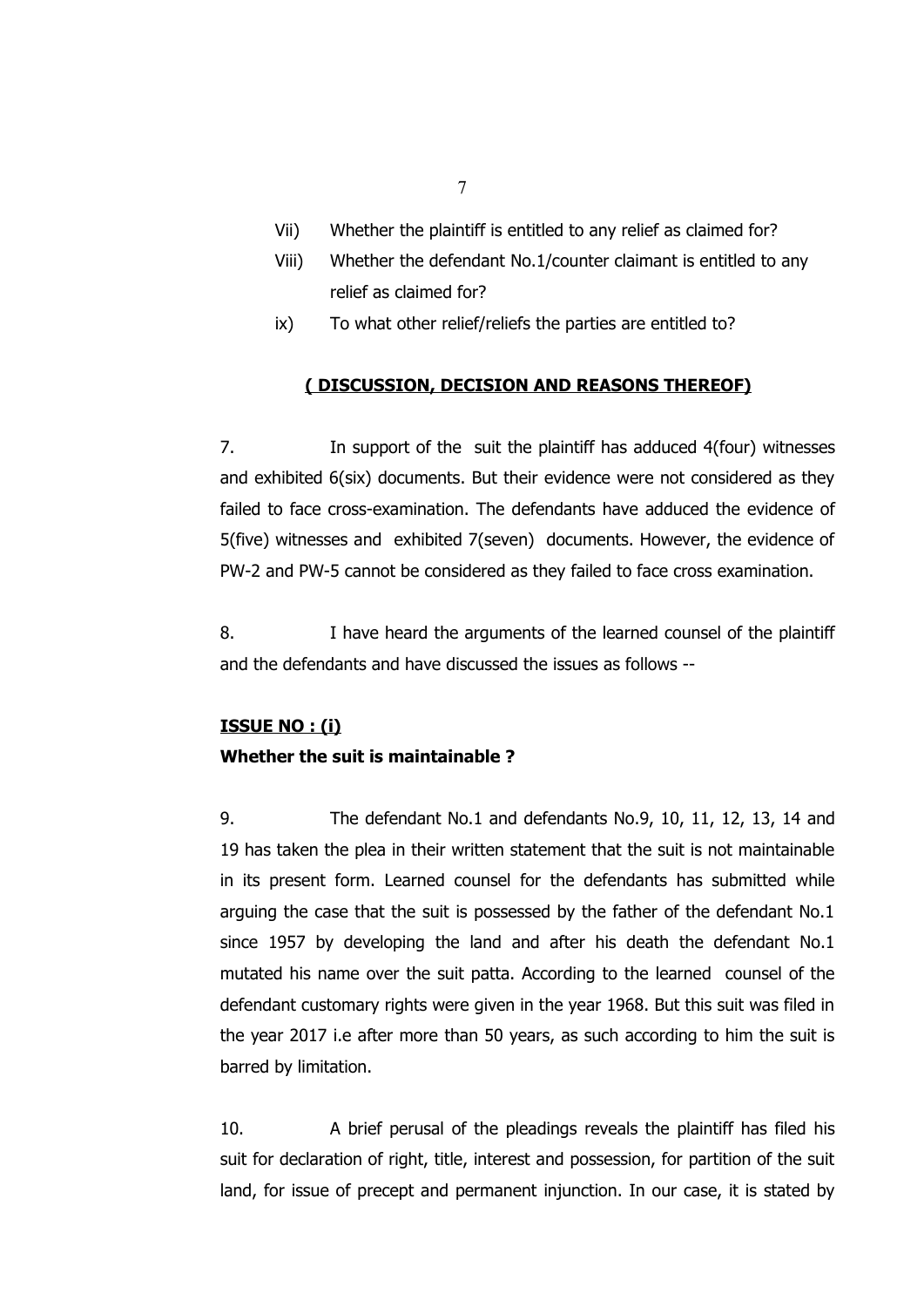plaintiff that they came to know about illegal mutation of the defendant in the year 2011 and after that they filed two mutation cases in the year 2012 which were disposed of against them vide order dated 12.01.16. according to me the plaintiff filed his suit within the period of mutation as the right sue accrued on 12.01.16 and this case was filed on 30.10.2017. Hence, the suit is not barred by limitation and is maintainable in its present form. Accordingly, this suit is decided in the affirmative and in favour of the plaintiff.

#### **ISSUE NO (iii) :**

#### **Whether the suit is bad for non-joinder of necessary parties ?**

11. In his written statement cum counter claim the defendants No.1 and also defendants No.9, 10, 11, 12, 13, and 14 has taken the plea that the suit of the plaintiff is bad for non-joinder of necessary party as the wife of late Dinesh Bhattacharya is not made party in the suit and the three daughters of late Damayanti Devi are also not made party in this suit. Now, if we go through the pleadings of the plaintiff we find that two of the heirs of late Damayanti Devi, namely, Joydev Sarma and Hiran devi were made parties in this suit as proforma defendants No.17 and 18. But as they did not contest the suit, the suit proceeded ex-parte against them. The defendants have nowhere in their written statement mentioned the names of the other three daughters of late Damayanti Devi. Apart from that it is revealed from the cross-examination of DW-1 that out of the ancestral property Late Narayan Sarma's daughter did not take share. Regarding the question of not making the wife of Dinesh Bhattacharyya a party in this suit, it is seen that the two heirs of Late Dinesh Bhattacharyya, namely, Dipak Bhattacharya and Anju Devi are made parties in the suit as proforma defendants No.15 and 16 and they has fully supported the plea of the plaintiff and has not stated anything about their mother not being made a party in the suit. While cross-examining the PWs also, the defendants failed to establish the fact that the wife of Dinesh Bhattacharyya is alive. Considering all aspect it appears that the plaintiff has impleaded all the necessary parties in their suit and as such the suit is not bad for non-joinder of necessary parties.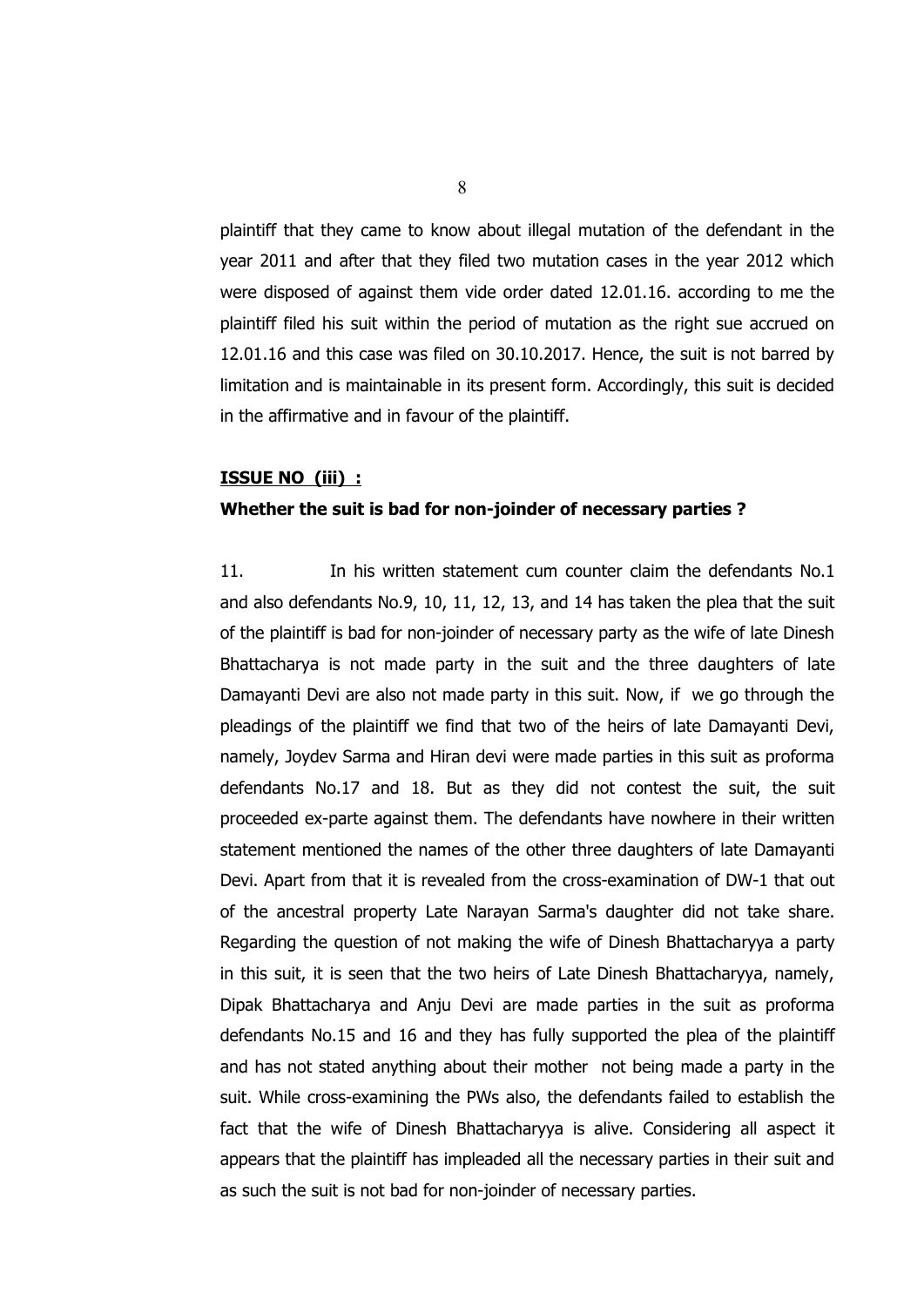### **ISSUE NO. (vi) :**

**Whether the original pattadar, Late Narayan Ch. Sarma during his life time disposed of the suit land in favour of the father of the defendant No.1 on 13th Aaghon of the Bengali year (As per English calendar the execution deed was 29th November, 1968) by authorizing him to have and hold the suit land" ?**

12. In his written statement cum counter claim the defendant stated that in order to uplift his practice of "Ayurveda" his father Arun Bhattacharya developed the suit by earth filling, planting different harvest, plants, trees etc and also by constructing an Assam type house over the suit land. According to the defendant No.1 on 26.01.57 his father came to the suit land from his original residence at Gamarimuri and started residing over there with his family by starting one "Ayurvedic" pharmacy in the name of "Narayan Oushadhalay". The defendant also proved the plea that on 13 "Aaghon" of Bengali year 1357 (as per English calendar 29.11.1968). Late Narayan Sarma disposed of the suit land in favour of his father by authorizing him to have and hold the suit land. Vide said deed, it was also stated that the "Basti" land situated at Gamarimuri village would be divided amongst three other brothers and the agricultural land would be divided among his four sons. In support of his plea the defendant No.1 has exhibited the deed as Exhibit-'C' executed by late Narayan Sarma.

13. On brief perusal of Exhibit-'C' it is revealed that possession of plot of a land measuring 6 bighas 4 kathas 19 lechas of patta No.121 of Jowardi village under Dharmapur mouza was handed over to Arun Ch. Sarma by Narayan Sarma with permission to construct an "Ayurvedic pharmacy" in his name and a house in his own expense. It is also stated in the said exhibit that Arun Bhattacharyya shall also mutate his name over the said patta to which none shall have any objection. It is further seen that vide the said deed the other three sons of late Narayan Sarma shall be entitled to get share in the old residential plot of land at Gamarimuri village and newly purchased plot of land measuring 2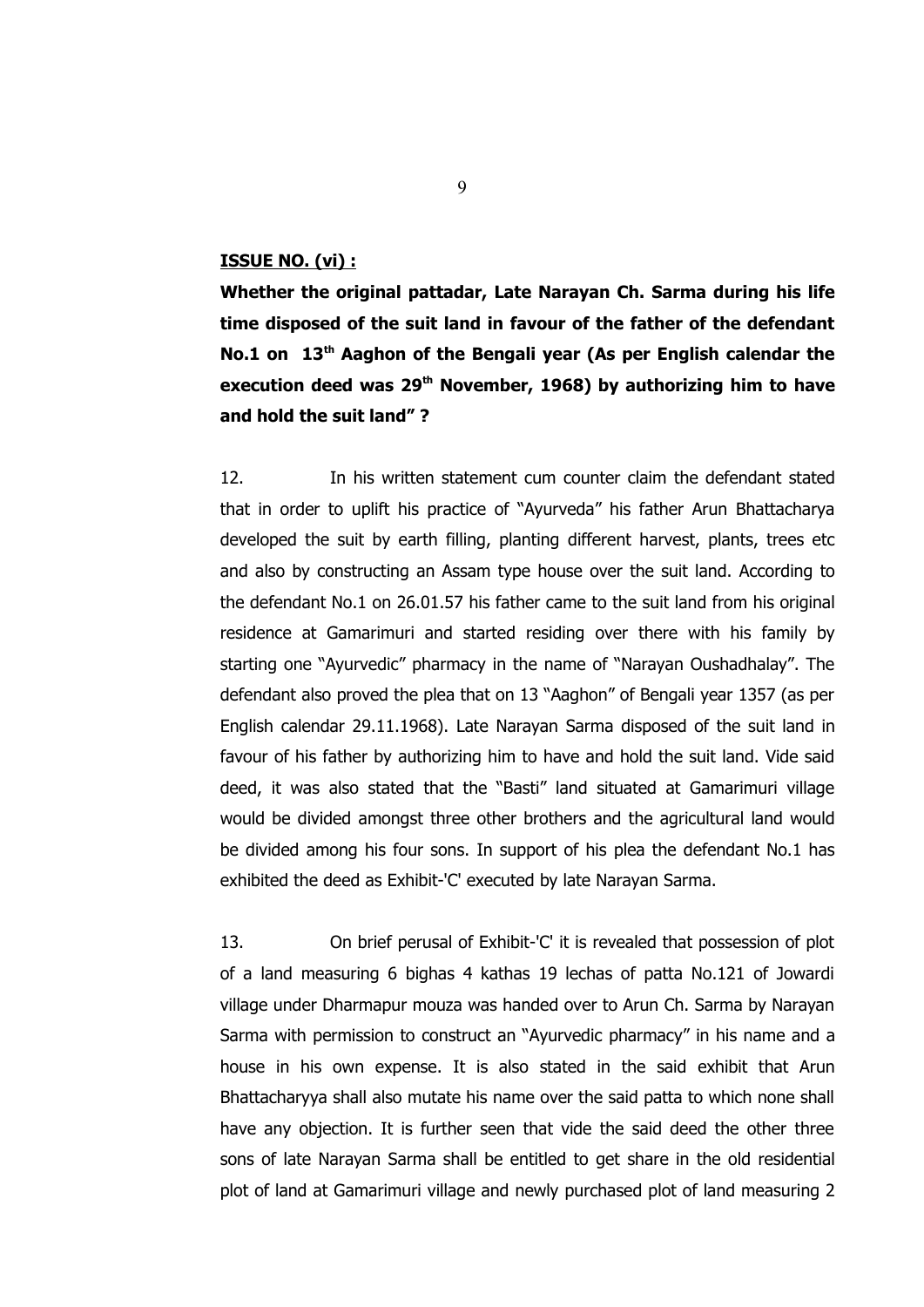bighas and the remaining land shall be divided among the four brothers.

14. However, a careful scrutiny of exhibit-'C' as well as cross examination of DW-1 reveals that exhibit-'C' is neither a gift deed nor a partition deed. It is also seen that there is no dag No. or boundary of land mentioned in Exhibit-'C'. Exhibit-'C' also does not mention any share of land given to others and also does not bear the signature of the sons and daughter of Narayan Sarma.

15. It is revealed from the cross examination of DW-1 that there are five witnesses in the deed out of whom only witness No.5 is resident of 'Jowardi'. DW-1 has further stated that the writer and witness of Exhibit-'C' has expired. It is also seen the signature of late Narayan Sarma has also not been exhibited by DW-1 in order to prove the same.

16. In view of the above discussion, it appears that Exhibit-'C' could not be proved by DW-1. As such the plea taken by defendant that the original pattadar, Late Narayan Sarma during his life time disposed of the suit in favour of the father of the defendant No.1 on  $13<sup>th</sup>$  'Aaghun' of the Bengali year by authorizing him to have and hold the suit land cannot be believed.

17. Accordingly, this suit is decided in negative and in favour of the plaintiff.

#### **ISSUE NO (iv) & (v)**

#### **Whether the plaintiffs has right, title and interest over the suit land ?**

*and* and **and** 

**Whether the father of the defendant No.1 came to the suit land on 26.01.1957 and started to reside over there with his family after developing the suit land and constructing an Assam Type House over the same ?**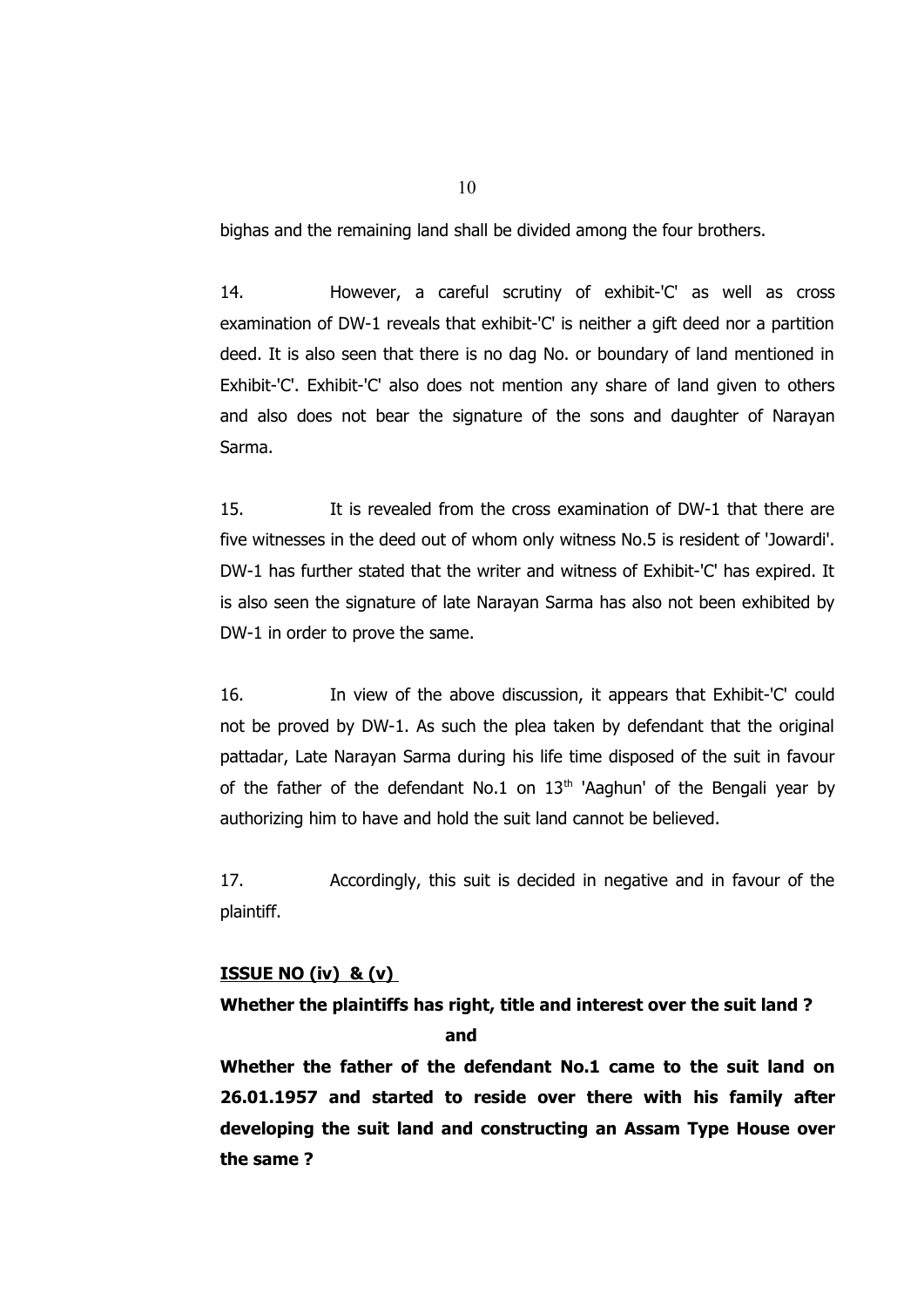18. For the sake of convenience issue No. 4 and 5 are discussed together. It is the pleadings of the plaintiff that the original pattadar of the suit land was their grand father, Late Narayan Sarma. According to the plaintiffs Late Narayan Sarma expired leaving behind four sons and a daughter. The plaintiffs and defendants No.1 to 21 (except defendant No.19) are the legal heirs of the children of late Narayan Sarma. It is averred by the plaintiff that the suit land is used for residential as well as cultivatable purpose along with an old dilapidated Assam type House over the suit land constructed by Narayan Sarma. As the plaintiffs and defendants has different houses they allowed defendant No.19 to stay in the old house as permissive possession on condition that he will vacate the house whenever needed. But in the year 2011 the plaintiffs came to know about the illegal mutation of the names of late Arun Bhattacharya and Shiva Prasad Bhattacharya over the suit land. According to the plaintiffs the four sons of Narayan Sarma are entitled to get 13B 3K 14.75Ls land each. The plaintiffs has further averred that the names of the four sons of Narayan Sarma are mutated in the other pattas.

19. The defendant No.1, on the other hand, in his written statement cum counter claim has taken the plea that on 26.01.1957 the father of defendant No.1 late Arun Bhattacharyya came to the suit land from their original village Gamarimuri and started residing in the suit land with his family and also started one Ayurvedic pharmacy, namely, "Narayan Oushadalay" after developing the suit land. It is further stated by the answering defendants that as the suit land was developed by the defendant's father, late Narayan Sarma executed a deed dated  $13<sup>th</sup>$  "Aghun" of Bengli year 1375 (as per English calendar 29.11.1968) and disposed of the suit land in favour of defendant's father by authorizing him to hold and mutate his name in the suit land. According to the defendant No.1, he has been continuously in exclusive physical possession over the suit land since 26.01.1975 and has a good title against the plaintiffs and other legal heirs by way of adverse possession.

20. Defendant No.1 as well as defendant No.19 has stated in their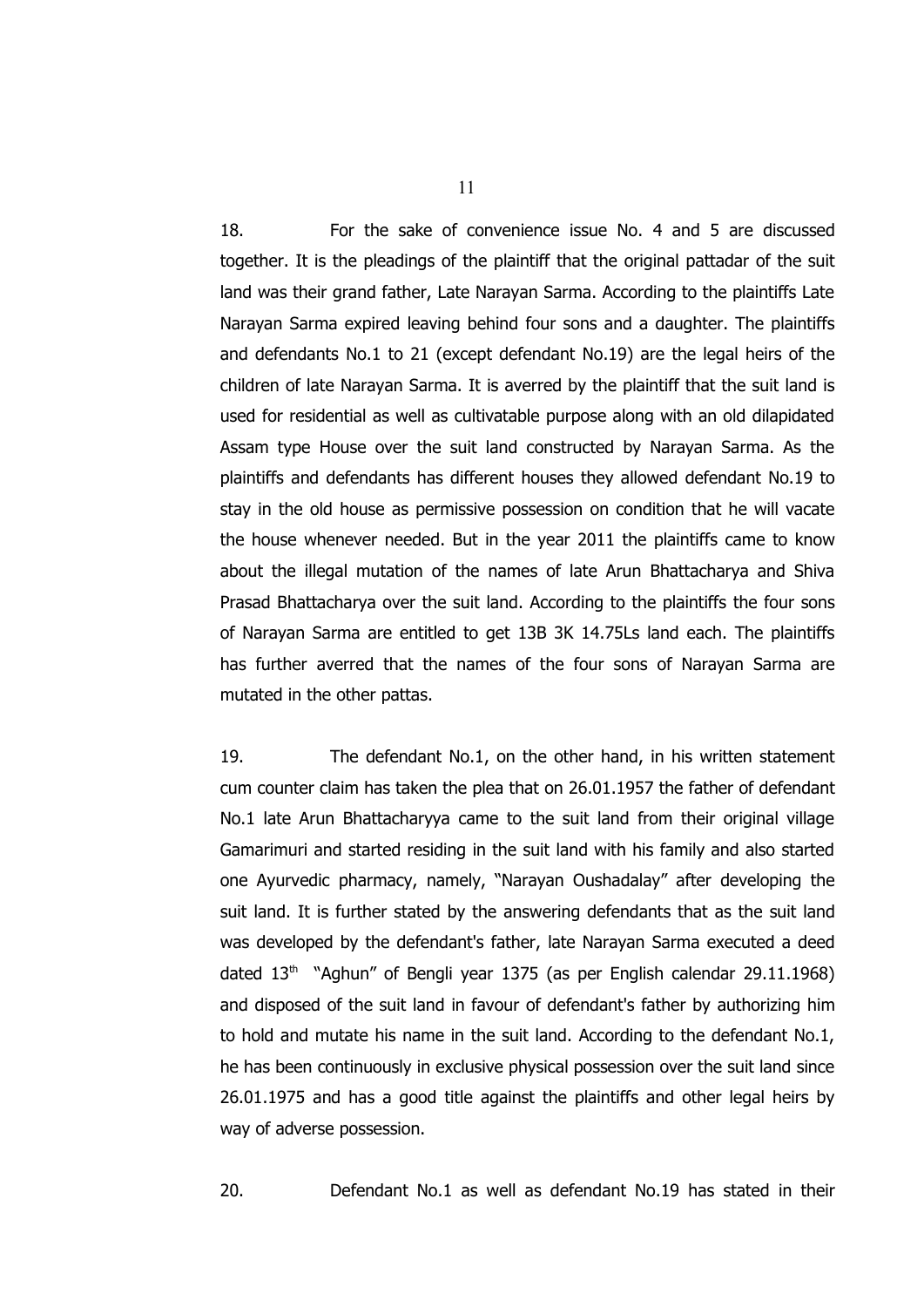pleading that defendant No.19 has been staying in the Assam type house as tenant since 01.06.2013. According to them a tenancy agreement has also been exhibited in that respect which is marked as Exhibit-D. On perusal of Exhibit-D it appears that the signatures of the witnesses are not exhibited in order to prove the execution. It is also seen that not a single rent receipt is exhibited in the case. Though it is admitted by the witnesses that defendant No.19 has been residing in the old house over the suit land, it is not proved that he is a tenant under defendant No.1.

21. It is already discussed in the previous issue that the defendant No.1 could not prove the plea taken my him that late Narayan Sarma executed a deed in favour of his father on  $13<sup>th</sup>$  "Aaghun" of Bengali year 1375 through which he disposed of the suit land in favour of him.

22. Regarding the issue of staying of the defendant No.1 over the suit land by constructing a house and pharmacy since long it is admitted by all the PWs including PW-1 that initially late Arun Bhattacharya used to practice in Gamarimuri and after 1-2 years he continued his practice at Joardy by constructing a house and named it "Narayan Oushadalay".

23. The learned counsel of the defendant while submitting his argument has taken the plea that all the PWs admitted in their cross-examination that Arun Bhattacharya was in the suit land. It is also revealed from the crossexamination of the PWs that Arun Bhattacharya died in the suit land and his last rites were performed there. According to the learned counsel the PWs also admitted that the marriage of the children of Arun Bhattacharya were solemnized in the suit land and after the death of Arun Bhattacharya his wife used to stay over the suit land. The learned counsel for the defendant has submitted that the continuous possession of Arun Bhattacharya and his family is admitted by all the PWs and as they were in continuous possession for more than 12 years they have acquired title over the suit land by way of adverse possession.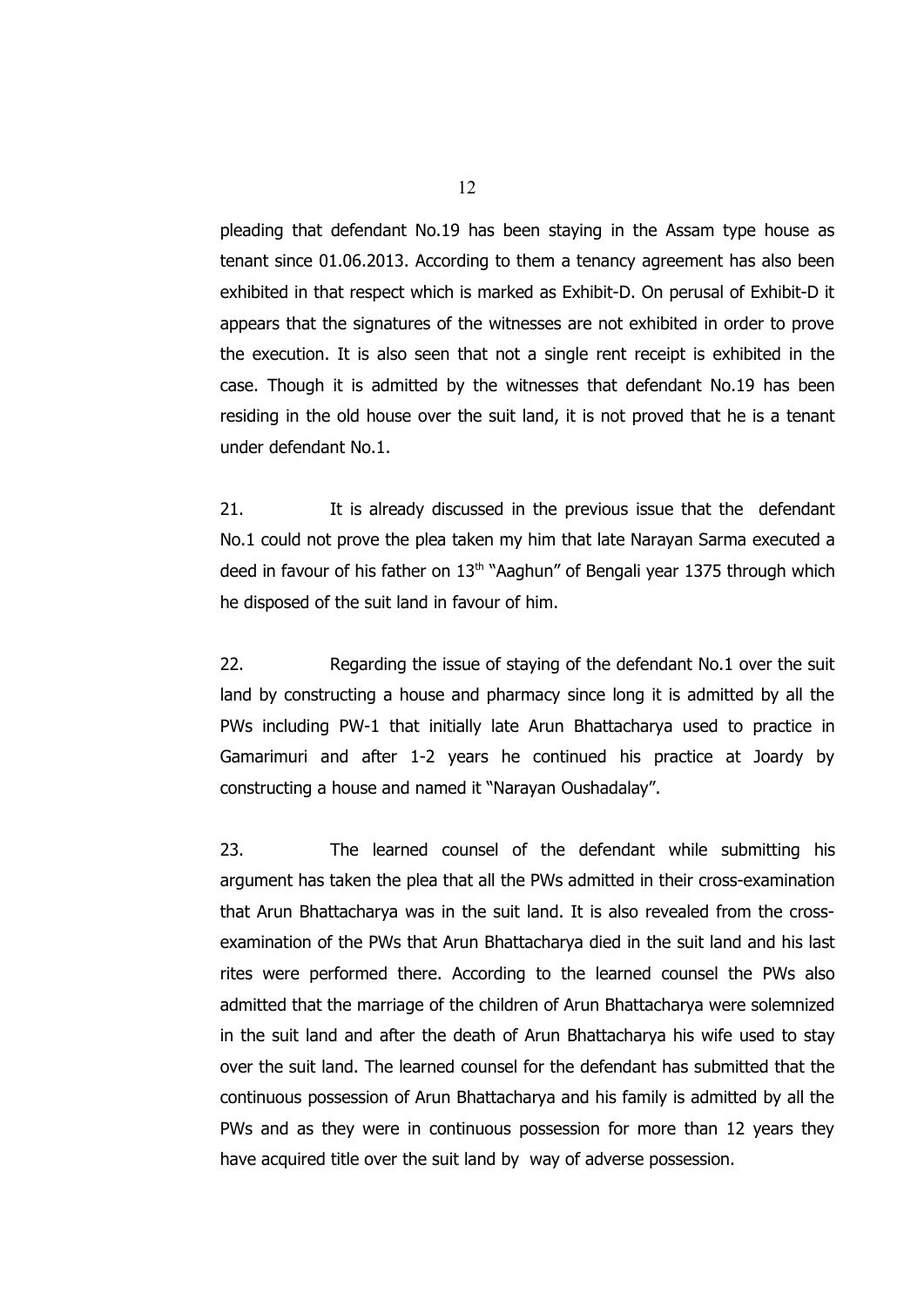24. Taking up now the plea of the defendants in regards to adverse possession let us at first discuss what adverse possession actually is. The essential of adverse possession were succinctly summed-up by the **Hon'ble Supreme Court in Karnataka Board of Wakf -Vs- Govt. of India [(2004) 10 SCC 779]** in the following words :-

"it is well settled principle that a party claiming adverse possession must prove that his possession is 'nec vi, nic clam, nec precario", i.e peaceful, open and continuous. The possession must be adequate in continuity, in publicity and in accident to show that their possession is adverse to the true owner. It must start with wrongful dispossession of the rightful owner and be actual, visible, exclusive, hostile and continued over the statutory period. Plea of adverse possession is not a pure question of law but a landed one of fact and law. Therefore, at present a person who claims the adverse possession should show :

- I) On what date he came into possession?
- II) What was the nature of his possession?
- III)Whether the factum of possession was shown to the other party?
- IV) How long his possession had continued?
- V) Whether his possession was open and undisturbed?

25. A careful scrutiny of the pleadings of the defendants reveals that they have not stated in their written statement as to when there possession became adverse and against whom they claimed adverse possession. In his cross-examination DW-1 stated that his possession did not become adverse but during the period from 1957 to 06.07.1971 the possession his father became adverse. In the very next instance DW-1 stated that the adverse possession of the suit land has been sought against late Narayan Ch. Sarma and his legal heirs. It is also revealed from the cross-examination of DW-1 that he has been residing in Guwahati from 1980. DW-1 also stated that the other legal heirs of late Narayan Sarma used to visit the suit land and that there was no quarrel amongst them regarding the possession of the suit land. Though DW-1 has exhibited the land revenue paying receipts marked as Ext-F(1) to F(41), in his cross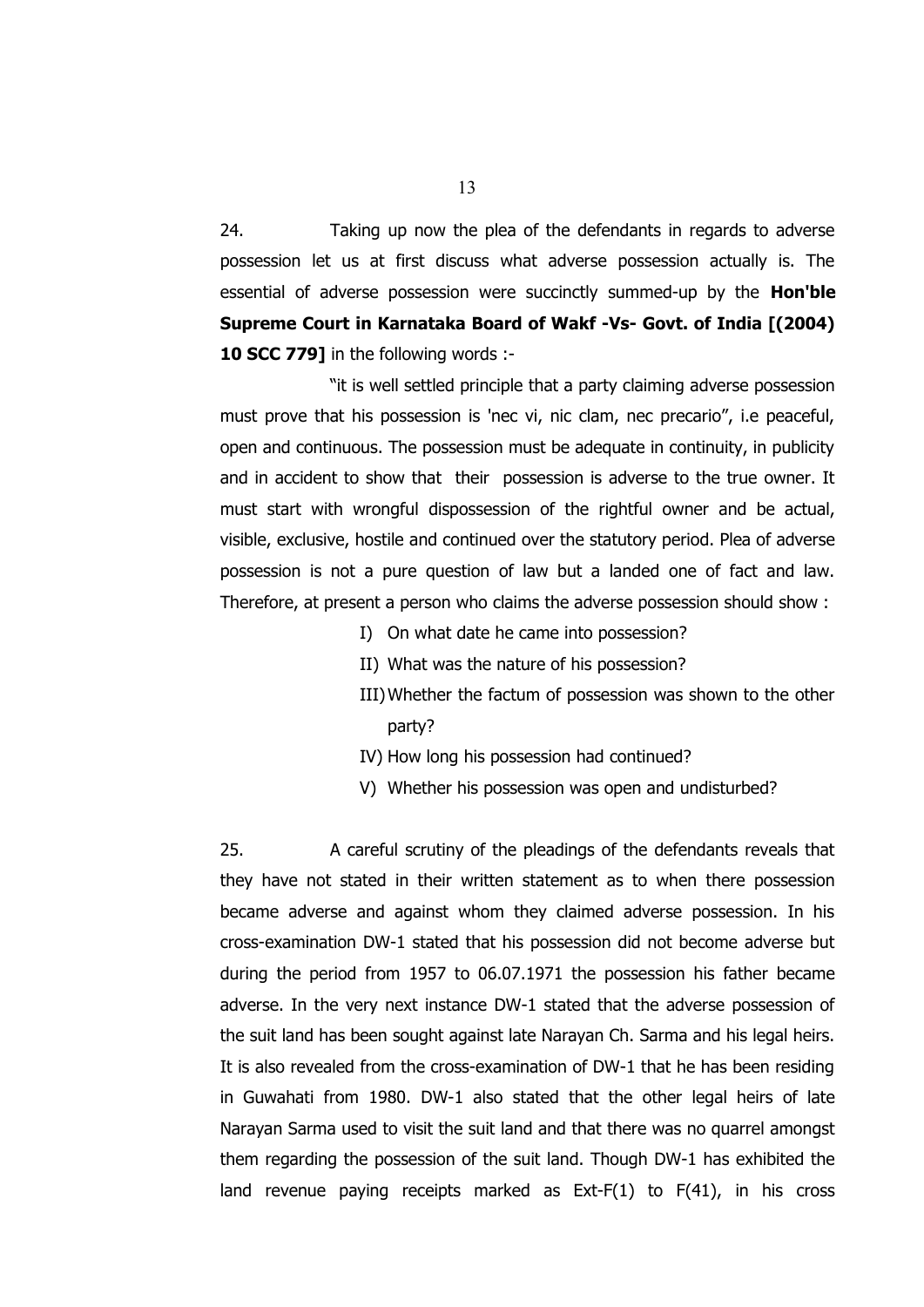examination he has clearly stated that Ext-F series were paid by Arun Bhattacharya on behalf of his brothers. We find DW-1 stating in his crossexamination that the property claimed by him is derived by partition as his share in the ancestral property. Again making a contradictory statement DW-1 stated that he only claim the share which his father inherited from his grand father. It is already discussed earlier that the defendant could not prove the plea of partition.

26. From the above discussion it appears that though the father of the defendant was residing in the suit land along with his family, it was the duty of the defendant to prove that the possession had become adverse. There was no mental attitude on the part of the plaintiffs that the property ceased to belong to them as the ancestral property is not unpartitioned. The plea of adverse possession taken by the defendant essentially implies that he is claiming title to the suit property on the basis that he does not own it and that he is very much aware of the fact that he wishes to snatch it from the real owner on the bare ground that he was continuously, publicly and openly in possession of the property.

27. From the above discussion it is very much clear that the suit property is the unpartitioned ancestral property of the plaintiff's and the defendants No.1 to 21 (except defendant No.19). At this point I would like to cite the decision of the **Hon'ble Supreme Court in P. Lakshmi Reddy Vs L.** Lakshi Reddy AIR 1957 SC 314 where in it was observed that,

"But it is well settled that in order to establish adverse possession of non-co-heir as against another it is not enough to show that one out of them is in sole possession and enjoyment of the profits, of the properties. Ouster of the non-possessing co-heir by the co-heir in possession who claims his possession to be adverse, should be made out. The possession of one-co-heir is considered, in law, as possession of all the co-heirs. When one-co-heir is found to be in possession of the properties it is presumed to be one the basis of joint title. The co-heir in possession cannot render his possession adverse to the other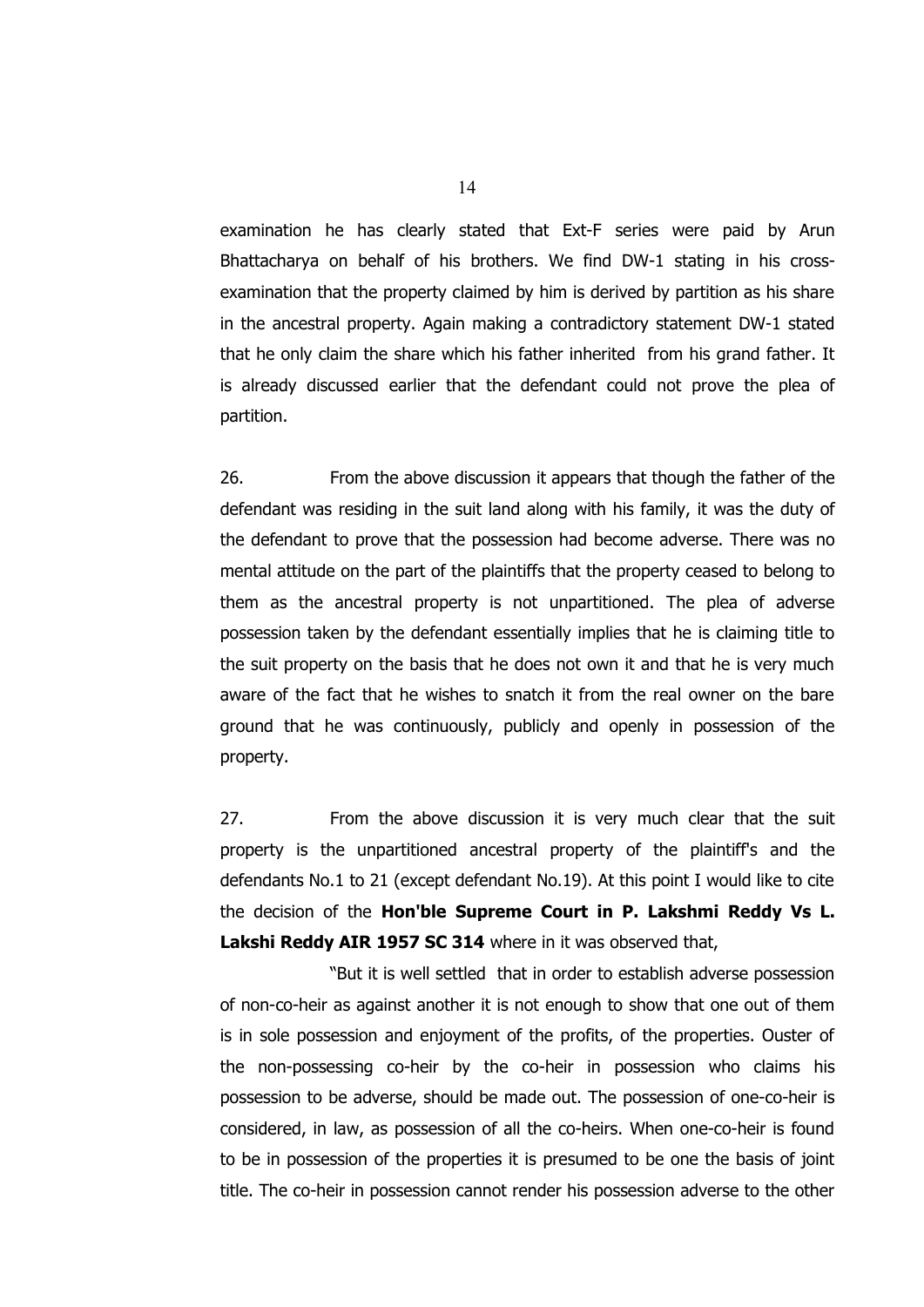co-heir, not in possession, merely by any secret hostile animus on his own part in derogation of the other co-heirs title. It is settled rule of law that as between coheirs there must be evidence of open assertion of hostile title, coupled with exclusive possession and enjoyment by one of them to be knowledge of the other so as to constitute ouster".

28. From the above discussion, it is clear that in an unpartitioned ancestral property one co-heir cannot claim title by adverse possession against the other co-heirs. As such the defendant cannot claim his title over the suit land by way of adverse possession. The plaintiffs has successfully proved their plea that they has right, title and interest over the suit land by way of inheritance.

29. Accordingly, these two issues are decided in favour of the plaintiffs.

## **ISSUE NO (ii) :**

### **Whether the counter claim is maintainable ?**

30. The defendant has filed the counter claim with a prayer for declaration of right title and interest of the counter claimant/ defendant No.1 over the schedule A plot of land i.e. the suit land as his title over the suit land is perfected by adverse possession. In the earlier issues it is already discussed that the defendant No.1 failed to prove the plea that the suit land was gifted to his father by Late Narayan Sarma. It is also revealed that the ancestral property of the plaintiffs and the defendants was unpartitioned property. The defendant cannot claim title by way of adverse possession in an unpartitioned ancestral property against the other co-heirs. Hence, the counter claim of the defendant No.1 is not maintainable in its present form.

Accordingly issue No. (ii) is decided in the negative and in favour of the plaintiffs.

#### **ISSUE No. VII, XIII, and IX**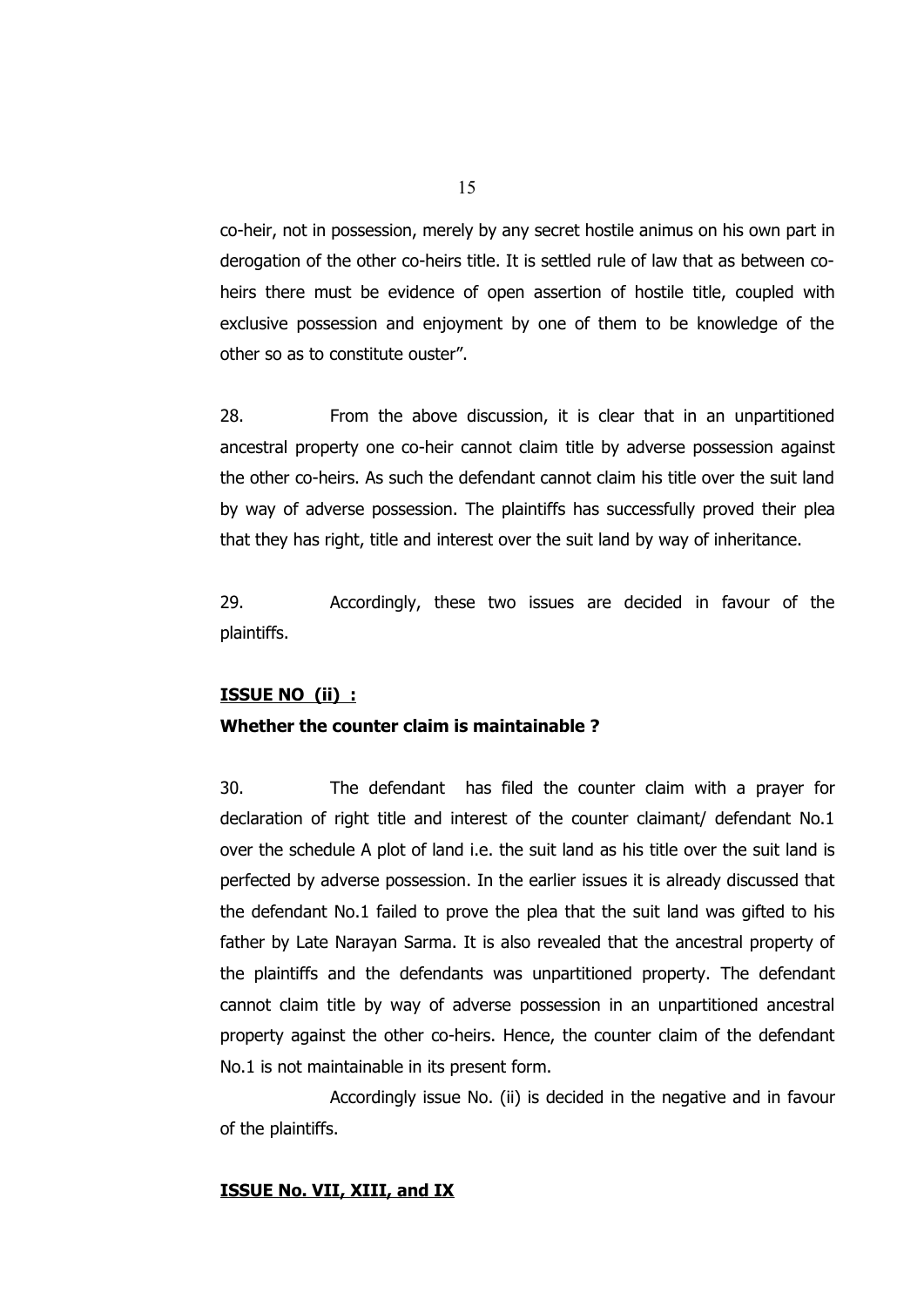Whether the plaintiff is entitled to any relief as claimed for ?

#### and

Whether the defendant No.1/counter claimant is entitled to any relief as claimed for ?

#### and

To what other relief/reliefs the parties are entitled to ?

31. The plaintiff has pleaded in the pleadings that in the patta No.121 of the suit land dag No.319 contains 5 (five) Bighas 4 (four) Kathas 14 (Fourteen) Lechas and Dag No.302 contains 1 (one) Bigha 0 Latha 5 (five) Lechas and both the dags are adjacent to each other. If the suit land is equally partitioned among the sons of Late Narayan Sarma then each of the four sons get 1 (one) Bigha 3 kathas 14.75 lechas land. However, if the share is given to the daughter also then the share of each son and daughter will be 1 Bigha 1 Kath 19.8 Lechas. The plaintiff No.1 being one son out of 5 legal heir of Late Gopal Sarma, then plaintiff No.1 (for himself as well as for proforma defendant No.2, 3, 4 & 5) wants one share as the share of inherited land of Late Gopal Bhattacharya. The plaintiff No.2 also being a son of Late Padmapani Bhattacharya want one share as the share of plaintiff No.2, 3, 4 and defendant No.6, 7, 8, 20 and 21 through their father Late Padmapani Bhattacharya. It is clarified by the plaintiff that the plaintiff No.1 and 2 defenedant No.2, 3, 4 and 5 have no clash of interest as regards to their right over the suit land and accordingly partition may be effected.

32. On scrutiny of the entire materials available on record it is seen that Late Narayan Sarma had five legal heirs namely, Gopal Bhattacharye, Padmapani Bhattacharya, Arun Bhattacharya, Dinesh Bhattacharia and Damayanti Devi. All of the heirs of Late Narayan Sarma has expired. However, their children namely, the plaintiffs and defendant No.1 to 21 (except defendant No.19) are parties to the suit. It is also appears that the heirs of Late Damayanati Devi namely defendant No.17 and 18 did not contest the suit even after receiving summons and as such the case proceeded exparte against them.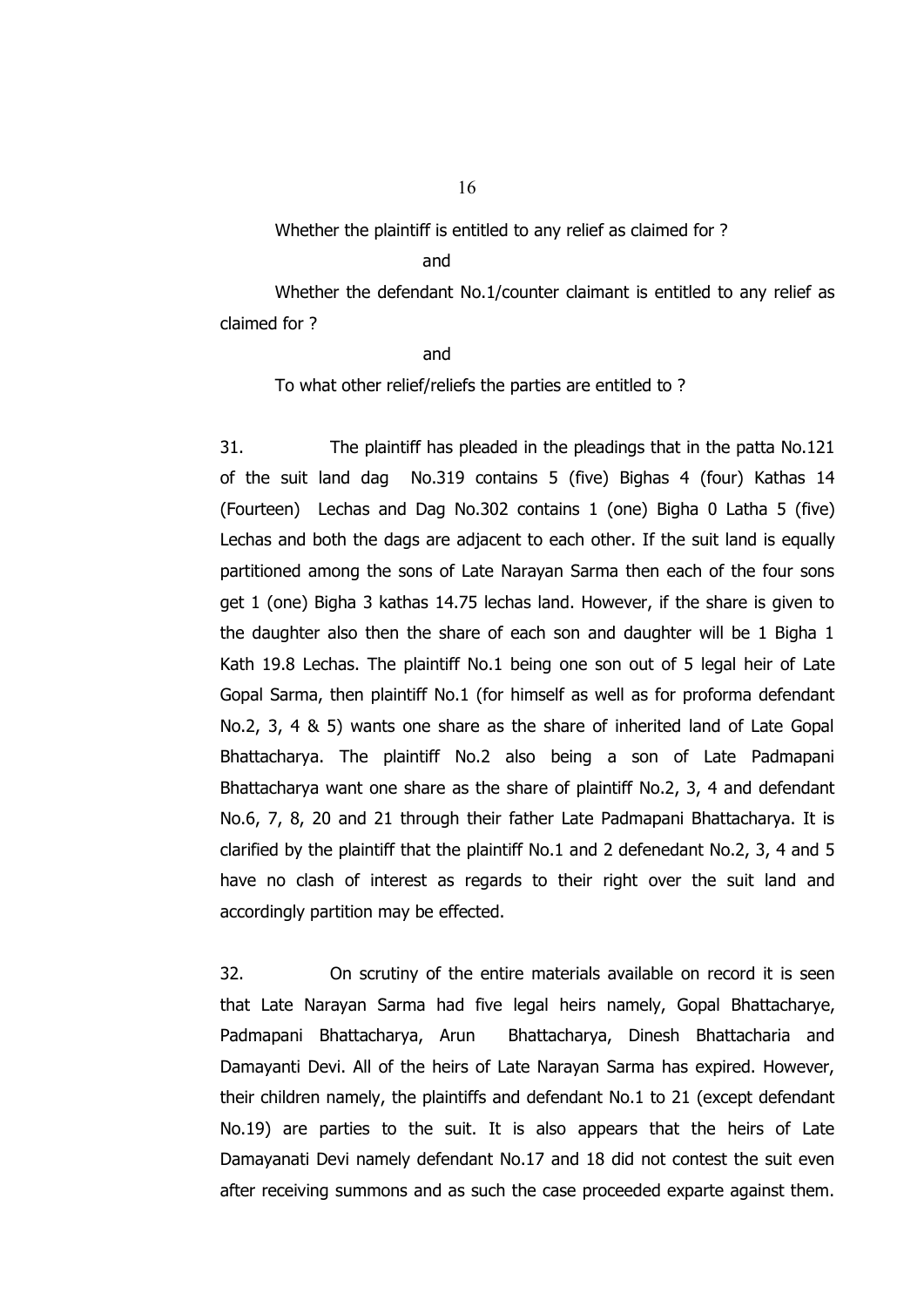As proforma defendant No.17 and 18 willfully did not contest the case it can be assumed that they do not want to claim their share in the ancestral property.

33. It is already discussed in the previous issue that the suit property is not the self acquired property of the defendant No.1 and his deceased father Late Arun Bhattacharya and falls in the unpartitioned property of Late Narayan Sarma. Hence, each of the four branches of the legal heirs of Late Narayan Sarma, namely, Late Gopal Bhattacharya, Late Padmapani Bhattacharya, Late Arun Bhattacharya and Late Dinesh Bhattacharya are entitled to ¼ th share of the suit land and partition is to be effected by metes and bounds.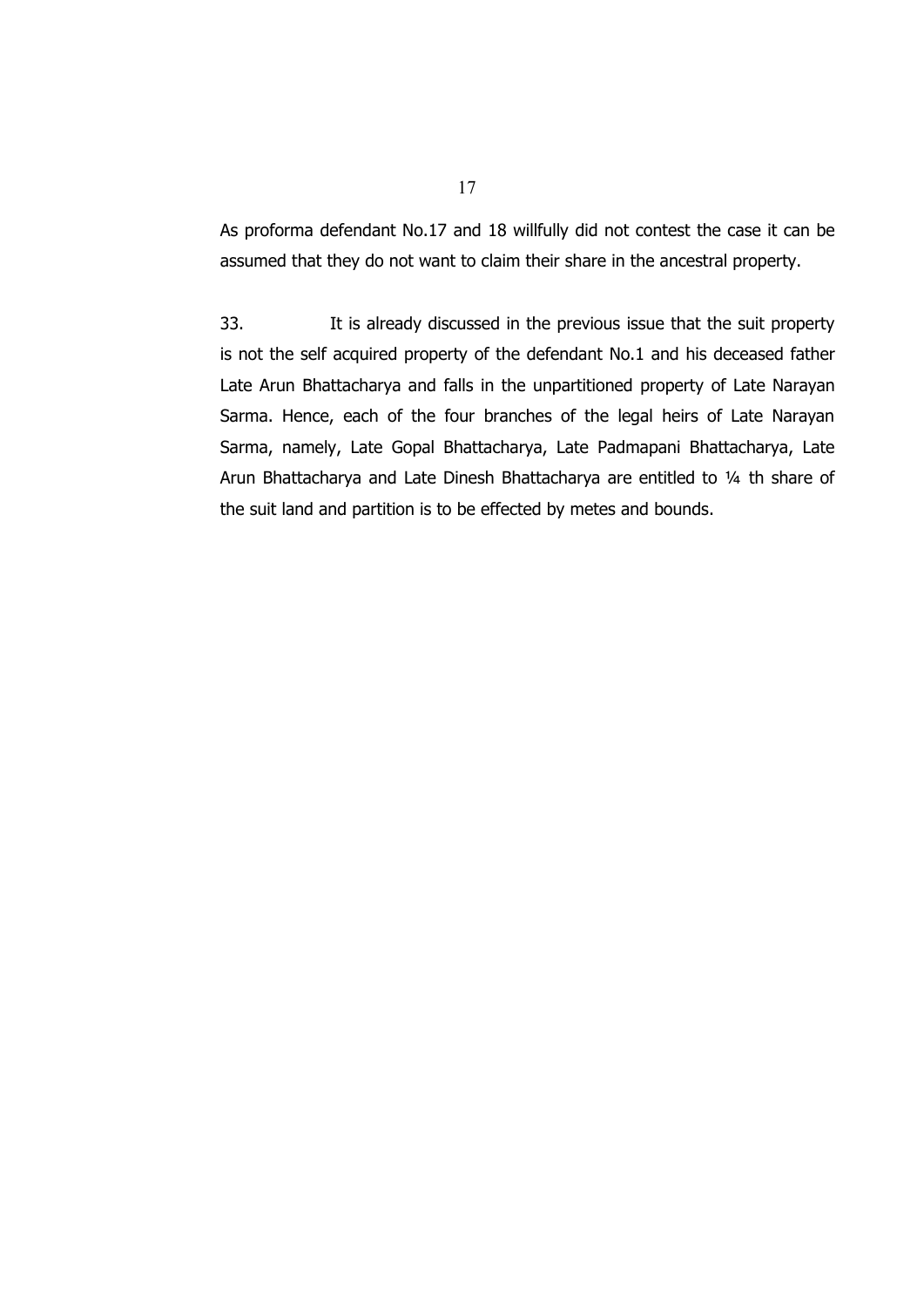## **O R D E R**

34. In the result, the suit is decreed on contest with cost.

The counter claim of the defendant No.1 is dismissed.

The plaintiffs and the defendants (except defendant No.19) has right title and interest over the suit land by way of inheritance.

The four branches of the legal heirs of Late Narayan Sarma, namely, Late Gopal Bhattacharya, Late Padmapani Bhattacharya, Late Arun Bhattacharya and Late Dinesh Bhattacharya are entitled to  $1/4$ <sup>th</sup> share of the suit land and partition is to be effected by metes and bounds.

The defendant No.1 is restrained from alienating the suit land and from disturbing the other heirs in user and possession of the suit land.

The defendant No.19 is directed to vacate the suit land immediately.

Let a preliminary decree be prepared.

Issue precept to the concerned authority for complying the order of partition.

Given under my hand and seal of this court on this the  $30<sup>th</sup>$  day of June/2020.

> Civil Judge (Sr. Divn.) Nalbari

Dictated & Corrected by me

Civil Judge ( Sr. Divn.) Nalbari